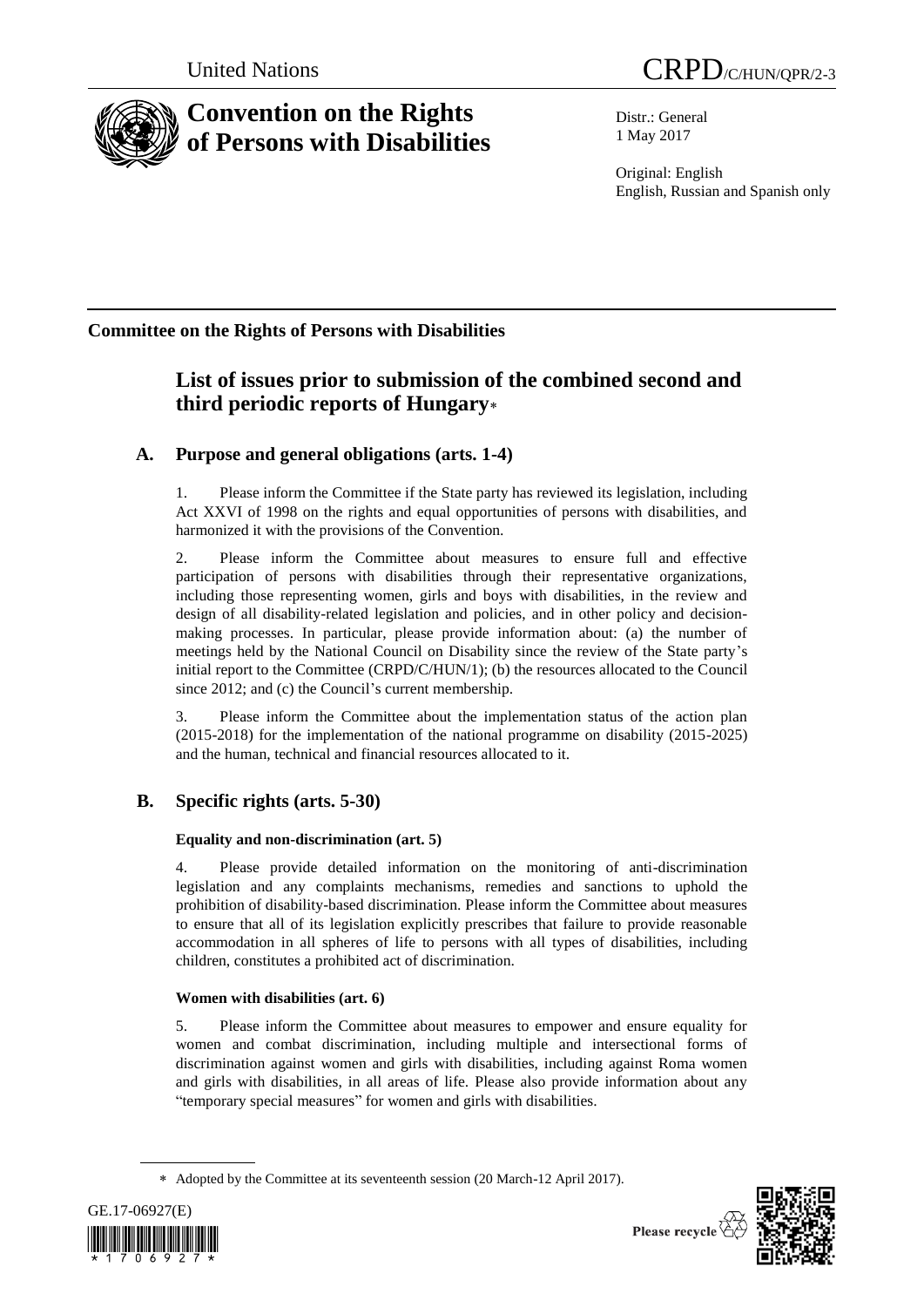6. Please inform the Committee about measures to mainstream a gender perspective in the State party's disability-related legislation, policies and programmes. In the same vein, please also provide information about measures to ensure that legislation, policies and programmes on equal rights and opportunities for women and girls take into account the rights and interests of women and girls with disabilities.

#### **Children with disabilities (art. 7)**

7. Please inform the Committee about measures to make available the human, technical and financial resources, especially at the local level, necessary to promote and expand community-based rehabilitation and other services in their respective local communities to children with disabilities and their families, in order to enable children with disabilities to live with their families both in urban and rural areas. In particular, please provide data on the number of professionals providing services to boys and girls with disabilities and how any austerity measures have affected the provision of those services.

8. Please indicate any steps taken to repeal legislative provisions allowing for the institutionalization of children with disabilities. Please inform the Committee about the number of children placed in institutions and detailed data, including the financial and other resources allocated to measures taken to de-institutionalize children with disabilities, including earmarked financial support provided to families of children with disabilities. In view of the previous concluding observations by the Committee on the Rights of the Child (CRC/C/HUN/CO/3-5, para. 37), please also provide information about any steps taken to discontinue the separation of children from their parents because of poverty and lack of housing and to prohibit the placement of children in care institutions owing to the economic situation of families and about the measures taken to provide different forms of support to families in disadvantaged situations. Please provide data on the number of children with disabilities who have been separated from their parents. According to information before the Committee, children with autism are frequently taken away from their parents. Please clarify whether the State party is envisaging to prohibit this procedure.

#### **Awareness-raising (art. 8)**

9. Please provide information on measures taken to translate, distribute and promote the Committee's concluding observations and general comments among the population.

#### **Accessibility (art. 9)**

10. Please inform the Committee about the current status of accessibility throughout the State party, including by providing updated data. Please provide information about whether all public services provided by the State party, all educational, health and social services, and all municipality client services — both with regards to new buildings and constructions, transportation services and information and communications technologies, including websites — have been made fully accessible both in urban and rural areas, in line with State party's legislation and Committee's previous concluding observations. According to information before the Committee, the renovation of the metro line 3 in Budapest will not respect accessibility standards. Please indicate whether the State party intends to change the current plans in order to ensure that the renovated metro line will be fully accessible in line with the Convention.

11. Please inform the Committee about progress made in making all the automatic teller machines accessible for use by persons with disabilities, especially blind persons and persons with intellectual disabilities, including those machines operated by the OPT Bank.

12. Please inform the Committee about measures to further strengthen the monitoring mechanisms in order to ensure accessibility, especially regarding resources allocated to the removal of accessibility barriers, and regarding the continued training of relevant monitoring staff and staff required to provide accessible services, for example, in public institutions. Please provide information about measures to implement targets 11.2 and 11.7 of the Sustainable Development Goals.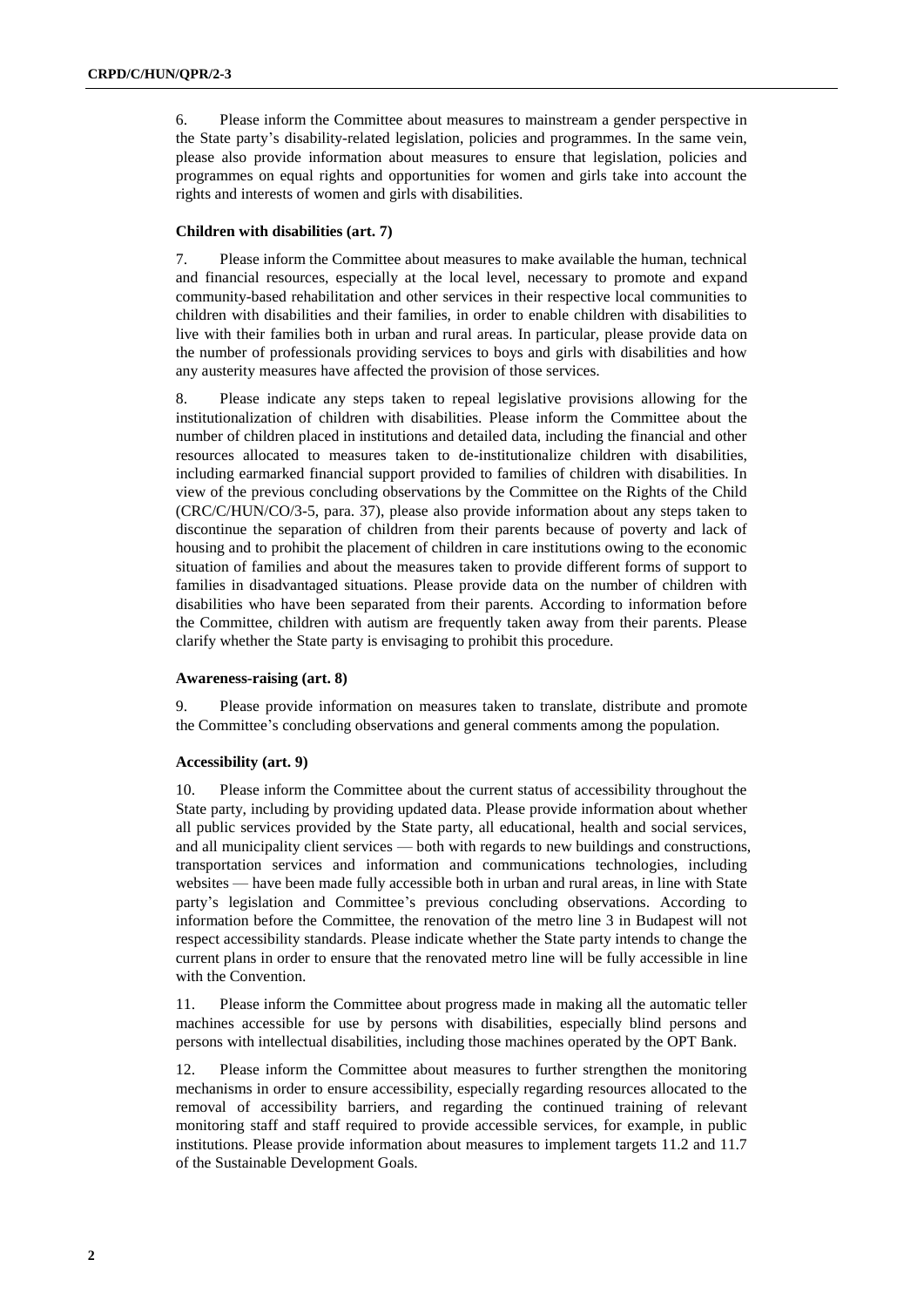#### **Right to life (art. 10)**

13. Please inform the Committee about any deaths since 2012 of children with disabilities or adults with disabilities in institutions, and the results of investigations into such cases. Please indicate whether the State party is envisaging to introduce independent investigations into the deaths of persons with disabilities in institutions, as is currently done with regards to deaths occurring in prisons.

#### **Situations of risk and humanitarian emergencies (art. 11)**

14. Please inform the Committee about the steps taken to ensure that legislation and policies on protecting the population against disasters and natural emergencies include measures to provide adequate and timely assistance to persons with disabilities in situations of risk and humanitarian emergencies.

15. Please provide comprehensive information about the situation of refugees and asylum seekers with disabilities. In that regard, please also provide information on the measures taken to ensure their full access to all rights under the Convention.

#### **Equal recognition before the law (art. 12)**

16. Please specify the steps taken to abolish all guardianship regimes and substituted decision-making and fully replace them with supported decision-making that is in line with the Convention, and general comment No. 1 (2014) on equal recognition before the law. Please inform the Committee about ways in which the individual's choice, will and preferences are respected when providing that individual with support in decision-making. According to information before the Committee, persons providing "support in decisionmaking" can provide support to 45 persons simultaneously. Please indicate any steps taken to reduce that number with a view to ensuring quality support.

#### **Access to justice (art. 13)**

17. Please inform the Committee about provision of procedural accommodations to persons with different types of disabilities in different judicial proceedings. Please also inform the Committee about any systematic and mandatory training on human rights of persons with disabilities, including training on the Convention to members of the judiciary and law enforcement officers.

#### **Liberty and security of the person (art. 14)**

18. Please inform the Committee about measures to repeal provisions in legislation that allow for the deprivation of liberty on the basis of disability, including psychosocial or intellectual disabilities, and adopt measures to ensure that health-care services, including all mental health care services, are based on the free and informed consent of the person concerned.

#### **Freedom of torture or cruel, inhuman or degrading treatment or punishment (art. 15)**

19. Please clarify whether the State party has implemented the recommendation made by the Human Rights Committee in 2010 (see CCPR/C/HUN/CO/5, para. 14) to consider establishing an independent medical examination body mandated to examine alleged victims of torture and guarantee respect for human dignity during the conduct of medical examinations. Furthermore, please indicate whether any legal amendments have been made to the Health Care Act in order to prohibit involuntary placement in psychiatric institutions and involuntary treatment.

20. Please clarify whether the use of chemical, mechanical and physical restraint is legal in psychiatric institutions and other forms of institutions and, if it is, please provide information on any steps taken towards outlawing such procedures. Please indicate whether the State party is taking steps to abolish the use of isolation and, if it exists, the physical restraint of children with intellectual and/or psychosocial disabilities.

21. According to information before the Committee, persons with disabilities living in institutions are frequently subjected to abuse and mistreatment. Please elaborate on any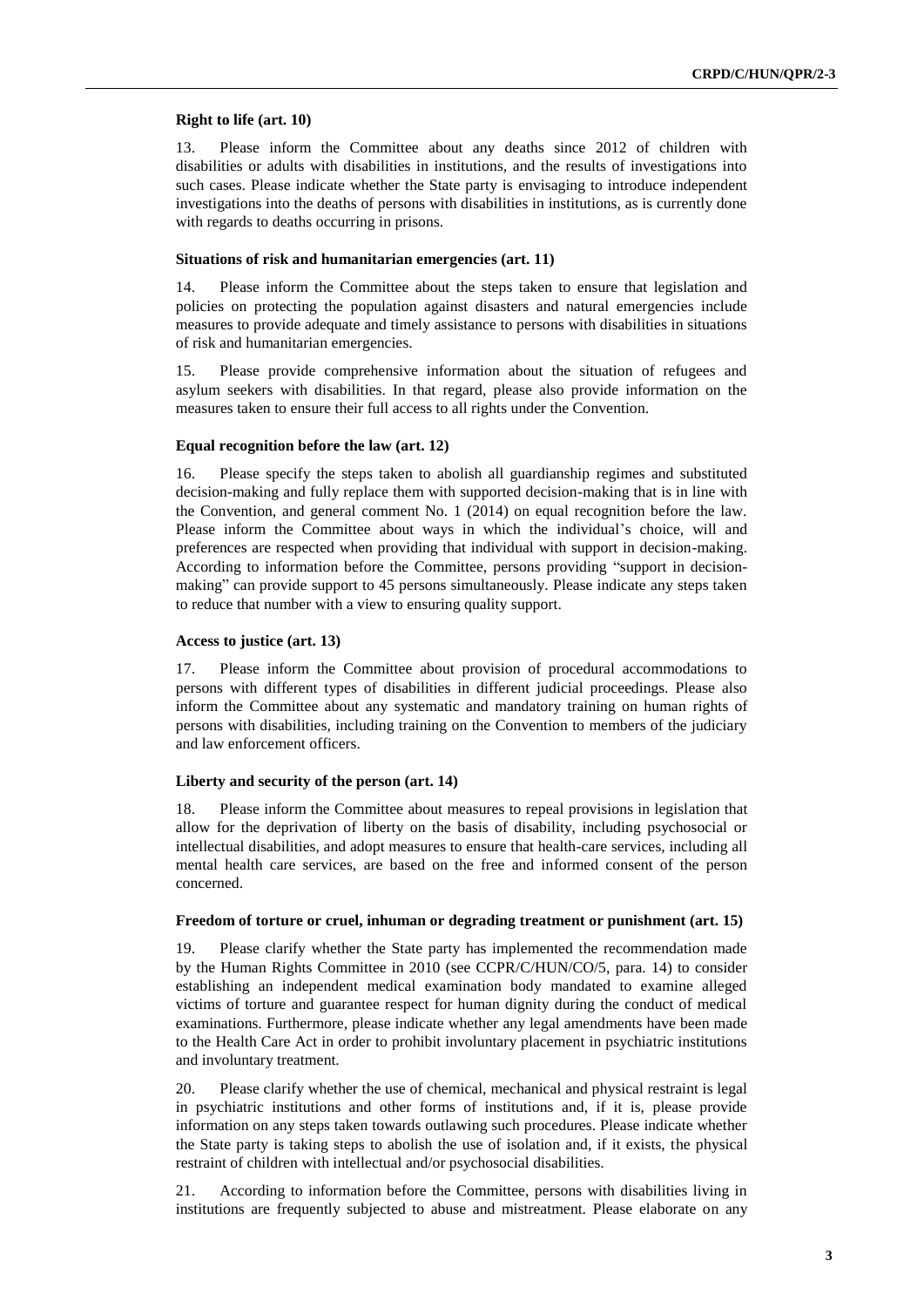preventative steps taken by the State party and whether there have been any investigations against alleged perpetrators and what has been the outcome.

#### **Freedom from exploitation, violence and abuse (art. 16)**

22. Please inform the Committee about effective measures to ensure protection of women, men, girls and boys with disabilities from exploitation, violence and abuse, in accordance with the Convention. In particular, please provide information about the establishment of protocols for the early detection of violence, above all in institutional settings, provision of procedural accommodation to gather testimonies of victims, and prosecution of those persons responsible, as well as ensuring the redress for victims, and their access to effective recovery, counselling, rehabilitation and social reintegration services and programmes. Please also clarify whether services provided are age-, genderand disability-sensitive and accessible.

#### **Protecting the integrity of the person (art. 17)**

23. Please clarify whether the State party has fully prohibited forced sterilization of women with disabilities, i.e. without their free and informed consent, and repealed or amended Act CLIV of 1997, as recommended by the Committee on the Elimination of Discrimination against Women in its previous concluding observations (see CEDAW/C/HUN/CO/7-8, para. 33 (b)).

#### **Living independently and being included in the community (art. 19)**

24. Please provide updated information on the status of the deinstitutionalization process. Please inform the Committee about effective measures taken to ensure that an adequate level of funding is made available to effectively enable persons with all types of disabilities to: (a) enjoy the freedom to choose their residence on an equal basis with others; (b) have access to a full range of in-home and other community services for daily life, including personal assistance, instead of congregate care; and (c) are provided with the necessary reasonable accommodation, with a view to supporting their inclusion in their local communities.

25. Please inform the Committee about the use of the European Union structural funds and national funds, including reallocation of those structural funds provided to residential institutions, including "small home communities", and financial resources provided to personal assistance and other support services in local communities, including support for the de-institutionalization of boys and girls with disabilities.

#### **Personal mobility (art. 20)**

26. Please provide detailed information on access to mobility equipment and aids for persons with disabilities, including the development of low-cost universal-design appliances.

#### **Respect for home and the family (art. 23)**

27. Please inform the Committee about effective measures to enable men and women with disabilities who are of marriageable age to marry and found a family, and to provide adequate support services to men and women, boys and girls with disabilities to enable them to live with their families instead of being placed in an institution.

#### **Education (art. 24)**

28. Please explain in detail how the State party is working towards providing quality inclusive education at all levels of the education system with a view to fully replacing all forms of special education with inclusive education. In particular, please provide information about effective measures to: (a) ensure that an adequate level of funding is made available to provide reasonable accommodation to children with disabilities on the basis of the student's individual requirements, including with regards to school transportation; (b) provide students with disabilities with required support within the general education system, including with a view to ensuring that they do not leave school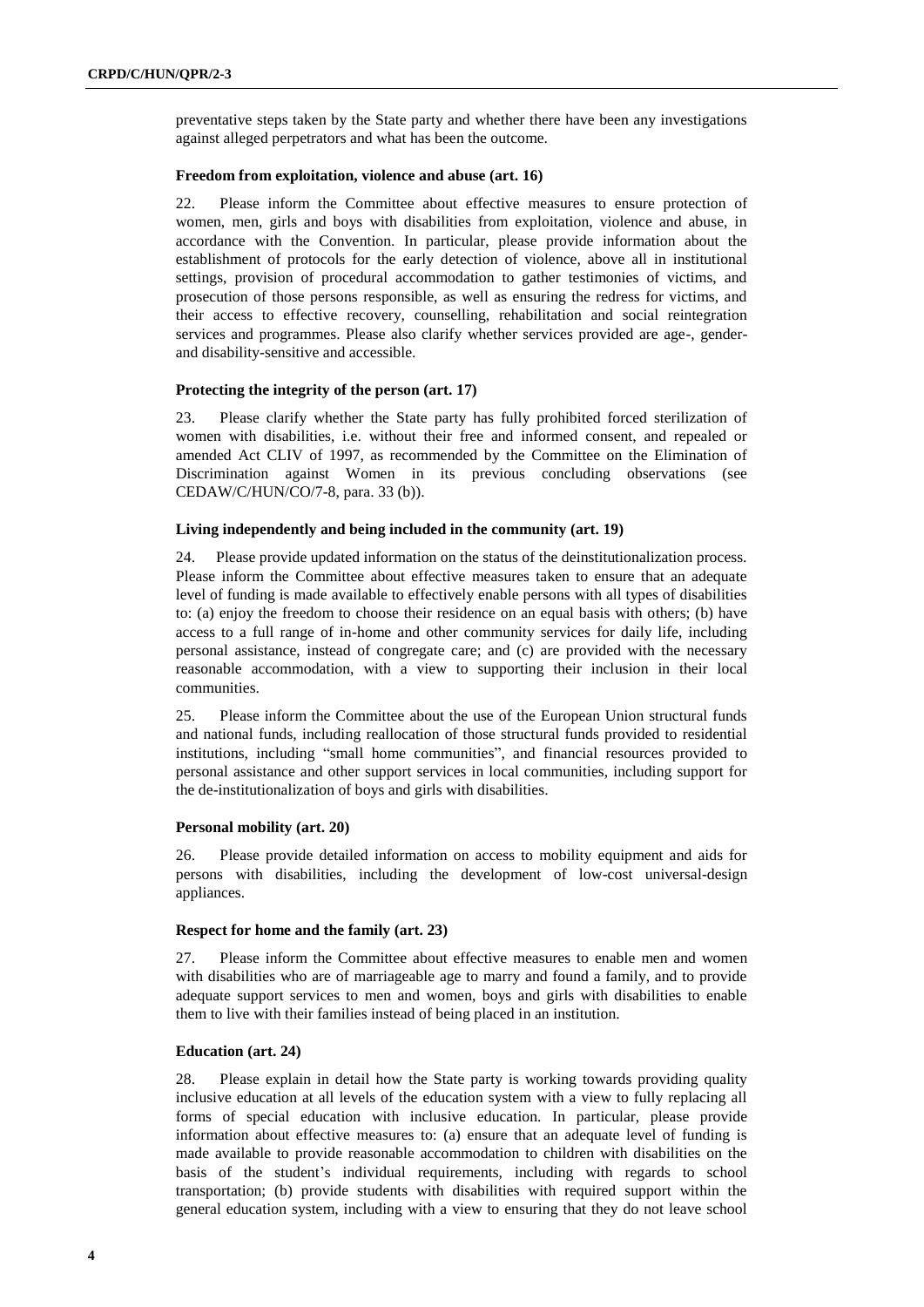earlier than their peers without disability; (c) ensure the full inclusion of Roma children with disabilities into the mainstream education system; and (d) continue training teachers and all other educational staff to enable them to work in inclusive educational settings. Please inform the Committee about measures to implement targets 4.5 and 4 (a) of the Sustainable Development Goals.

#### **Health (art. 25)**

29. Please inform the Committee about the steps taken towards providing accessible, gender-sensitive, mainstream and quality public health-care services, including accessibility to public health-care facilities and the equipment used therein throughout the entire State party and on an equal basis with others. In view of the concern expressed by the Committee on the Elimination of Discrimination against Women in its previous concluding observations, namely, that women with disabilities are excluded from gynaecological and breast-screening tests and about the limited access to and inadequate quality of sexual and reproductive health services for women with disabilities (see CEDAW/C/HUN/CO/7-8, para. 32), please indicate whether any steps have been made to ensure the access by women with disabilities to quality sexual and reproductive health services, and all screening tests on an equal basis with others.

30. Please inform the Committee about any mandatory and systematic training of healthcare professionals on human rights of persons with disabilities.

#### **Work and employment (art. 27)**

31. Please inform the Committee about measures taken to implement effectively the disability-specific provisions of the Labour Code and the principle of equal remuneration for work of equal value, and to develop programmes to increase employment opportunities for women and men with disabilities in the public and private sectors and their inclusion in the open labour market. Please provide information about measures taken to implement target 8.5 of the Sustainable Development Goals.

#### **Adequate standard of living and social protection (art. 28)**

32. According to information before the Committee, the disability pension system was replaced in 2012 by a disability benefit scheme. Please provide detailed information on the disability benefit scheme. Please specify any steps taken towards bringing assessment of disability and the necessary benefits fully into line with the Convention. Please also provide information on any earmarked compensation schemes with regard to disability-related extra expenses incurred by persons with disabilities and their families.

#### **Participation in political and public life (art. 29)**

33. Please inform the Committee about measures taken to fully harmonize article XXXVI of the Constitution with provisions of the Convention, and revoke and amend its provisions and provisions of any other legislation that restrict an individual's right to vote for persons under guardianship. Please also provide information about any progress made regarding the provision of mobile ballot boxes and regarding accessibility of all voting stations.

#### **Participation in cultural life, recreation, leisure and sport (art. 30)**

34. Please inform the Committee about measures to ratify and implement the Marrakesh Treaty to Facilitate Access to Published Works for Persons Who Are Blind, Visually Impaired, or Otherwise Print Disabled.

#### **Statistics and data collection (art. 31)**

35. Please inform the Committee on the measures envisaged to develop a unified and comprehensive data collection system that includes children with disabilities and takes into consideration the situation of specific groups of persons with disabilities who may be subject to multiple forms of exclusion.